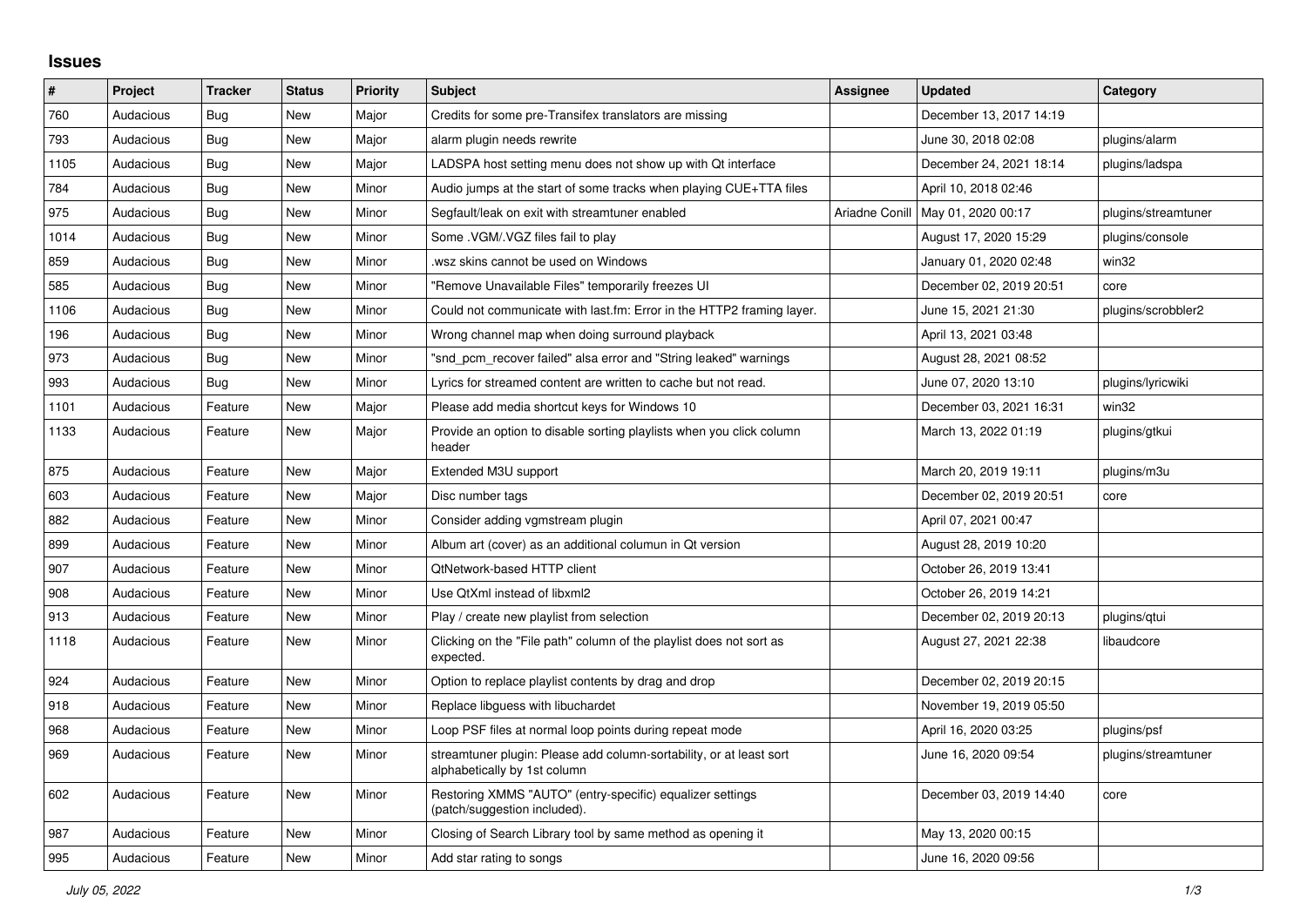| $\vert$ # | Project   | <b>Tracker</b> | <b>Status</b> | <b>Priority</b> | <b>Subject</b>                                                                           | <b>Assignee</b>   | <b>Updated</b>          | Category                 |
|-----------|-----------|----------------|---------------|-----------------|------------------------------------------------------------------------------------------|-------------------|-------------------------|--------------------------|
| 1048      | Audacious | Feature        | New           | Minor           | PipeWire support                                                                         |                   | May 04, 2022 19:36      |                          |
| 996       | Audacious | Feature        | <b>New</b>    | Minor           | Refine playlists when searching (search all playlists)                                   |                   | June 16, 2020 09:58     |                          |
| 1046      | Audacious | Feature        | New           | Minor           | Add all id3v2 frames in the settings of Playlist available columns                       |                   | December 28, 2020 21:14 | plugins/gtkui            |
| 1047      | Audacious | Feature        | New           | Minor           | Stop playing after any chosen track                                                      |                   | December 29, 2020 01:23 |                          |
| 51        | Audacious | Feature        | New           | Minor           | Option to inhibit suspend                                                                |                   | February 13, 2021 09:23 |                          |
| 1057      | Audacious | Feature        | New           | Minor           | Matroska (mka) chapter support                                                           |                   | August 27, 2021 22:54   |                          |
| 1058      | Audacious | Feature        | <b>New</b>    | Minor           | Allow changing the language/locale in settings                                           |                   | January 30, 2021 18:11  |                          |
| 1130      | Audacious | Feature        | New           | Minor           | folders for tabs in the playlist head (an enhancement suggestion, not a<br>bug)          |                   | October 24, 2021 19:04  |                          |
| 1131      | Audacious | Feature        | <b>New</b>    | Minor           | Selection of songs via selection field/bar (as in Clementine)                            |                   | October 31, 2021 12:41  |                          |
| 1011      | Audacious | Feature        | New           | Minor           | Visible separator of folders in the playlist                                             |                   | July 18, 2020 16:10     |                          |
| 1134      | Audacious | Feature        | New           | Minor           | Web interface remote control                                                             |                   | November 04, 2021 06:57 |                          |
| 1013      | Audacious | Feature        | New           | Minor           | Request re Album Art using music file metatag                                            |                   | August 03, 2020 22:48   |                          |
| 1142      | Audacious | Feature        | New           | Minor           | MusicBrainz support for CD plugin                                                        |                   | November 20, 2021 21:46 | plugins/cdaudio          |
| 1066      | Audacious | Feature        | <b>New</b>    | Minor           | Allow Equalizer window to be resized.                                                    |                   | February 11, 2021 10:05 |                          |
| 1067      | Audacious | Feature        | New           | Minor           | Equalizer adjustments are coarse.                                                        |                   | February 11, 2021 10:09 |                          |
| 1017      | Audacious | Feature        | New           | Minor           | QT Global Hotkeys rework proposal and cross-platform support                             | Domen Mori        | December 07, 2020 04:22 | plugins/hotkey           |
| 1076      | Audacious | Feature        | New           | Minor           | Adjustable background and fonts colors and fonts size in<br>playlist---zoomable playlist | <b>Tom Hammer</b> | March 09, 2021 00:38    | plugins/playlist-manager |
| 1071      | Audacious | Feature        | <b>New</b>    | Minor           | Linkage could be improved for packagers.                                                 |                   | March 31, 2021 00:32    |                          |
| 1082      | Audacious | Feature        | New           | Minor           | File writer option to pad track numbers with leading zeros                               |                   | March 31, 2021 00:15    | plugins/filewriter       |
| 1088      | Audacious | Feature        | New           | Minor           | plugin: status icon: ADD option to select tray mouse Middle Click action                 |                   | April 11, 2021 12:05    | plugins/statusicon       |
| 1091      | Audacious | Feature        | New           | Minor           | Built-in lyrics support                                                                  |                   | April 28, 2021 18:24    |                          |
| 1092      | Audacious | Feature        | New           | Minor           | Reread metadata on play option                                                           |                   | April 30, 2021 03:35    |                          |
| 1148      | Audacious | Feature        | New           | Minor           | Save the dimensions of the open-file dialogue window                                     |                   | January 18, 2022 14:43  |                          |
| 1151      | Audacious | Feature        | New           | Minor           | Load balance XSPF tracks with multiple location URIs                                     |                   | January 28, 2022 19:10  |                          |
| 1098      | Audacious | Feature        | New           | Minor           | Hide empty Services playlist sub-menu                                                    |                   | May 10, 2021 09:25      | libaudgui                |
| 1093      | Audacious | Feature        | <b>New</b>    | Minor           | Make the Song Dialog (Qt) window wider by default                                        |                   | May 17, 2021 15:36      |                          |
| 1095      | Audacious | Feature        | New           | Minor           | Ctrl $+$ Z / R to undo / redo changes to playlist                                        |                   | May 07, 2021 18:42      |                          |
| 1099      | Audacious | Feature        | New           | Minor           | Per-track ReplayGain shouldn't be enabled by default                                     |                   | May 09, 2021 13:41      |                          |
| 1096      | Audacious | Feature        | New           | Minor           | Calculate and show selection stats in the status bar                                     |                   | May 10, 2021 03:06      |                          |
| 1097      | Audacious | Feature        | New           | Minor           | Replace the volume button with a horizontal scale                                        |                   | May 17, 2021 00:21      |                          |
| 873       | Audacious | Feature        | New           | Minor           | Optionally make "previous track" restart current track                                   |                   | June 08, 2021 22:55     |                          |
| 1108      | Audacious | Feature        | New           | Minor           | HTTPS support for Windows builds                                                         |                   | December 27, 2021 04:45 | plugins/neon             |